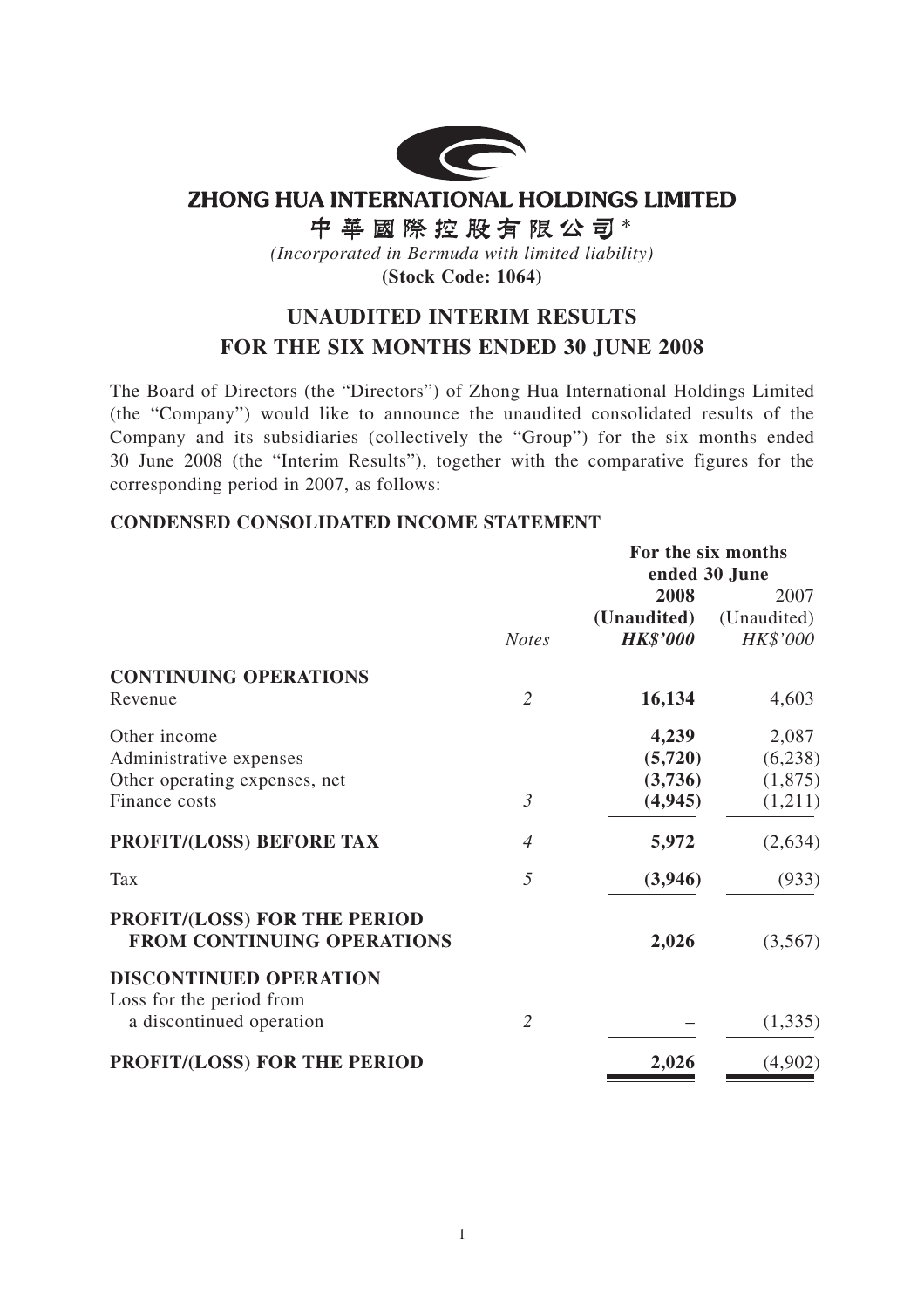|                                                                                           |                | For the six months<br>ended 30 June |                  |
|-------------------------------------------------------------------------------------------|----------------|-------------------------------------|------------------|
|                                                                                           |                | 2008                                | 2007             |
|                                                                                           |                | (Unaudited)                         | (Unaudited)      |
|                                                                                           | <b>Notes</b>   | <b>HK\$'000</b>                     | HK\$'000         |
| <b>ATTRIBUTABLE TO:</b>                                                                   |                |                                     |                  |
| <b>Equity holders of the Company</b>                                                      |                | (3,021)                             | (4,902)          |
| <b>Minority Interests</b>                                                                 |                | 5,047                               |                  |
|                                                                                           |                | 2,026                               | (4,902)          |
| <b>LOSS PER SHARE ATTRIBUTABLE TO</b><br><b>ORDINARY EQUITY HOLDERS</b><br>OF THE COMPANY | $\overline{7}$ |                                     |                  |
| <b>Basic</b>                                                                              |                |                                     |                  |
|                                                                                           |                |                                     |                  |
| - For loss for the period                                                                 |                | $HK(0.26)$ cents                    | $HK(0.80)$ cents |
| - For loss for the period from                                                            |                |                                     |                  |
| continuing operations                                                                     |                | $HK(0.26)$ cents                    | $HK(0.58)$ cents |
| <b>Diluted</b>                                                                            |                |                                     |                  |
| - For loss for the period                                                                 |                | N/A                                 | N/A              |
|                                                                                           |                |                                     |                  |
| - For loss for the period from                                                            |                |                                     |                  |
| continuing operations                                                                     |                | N/A                                 | N/A              |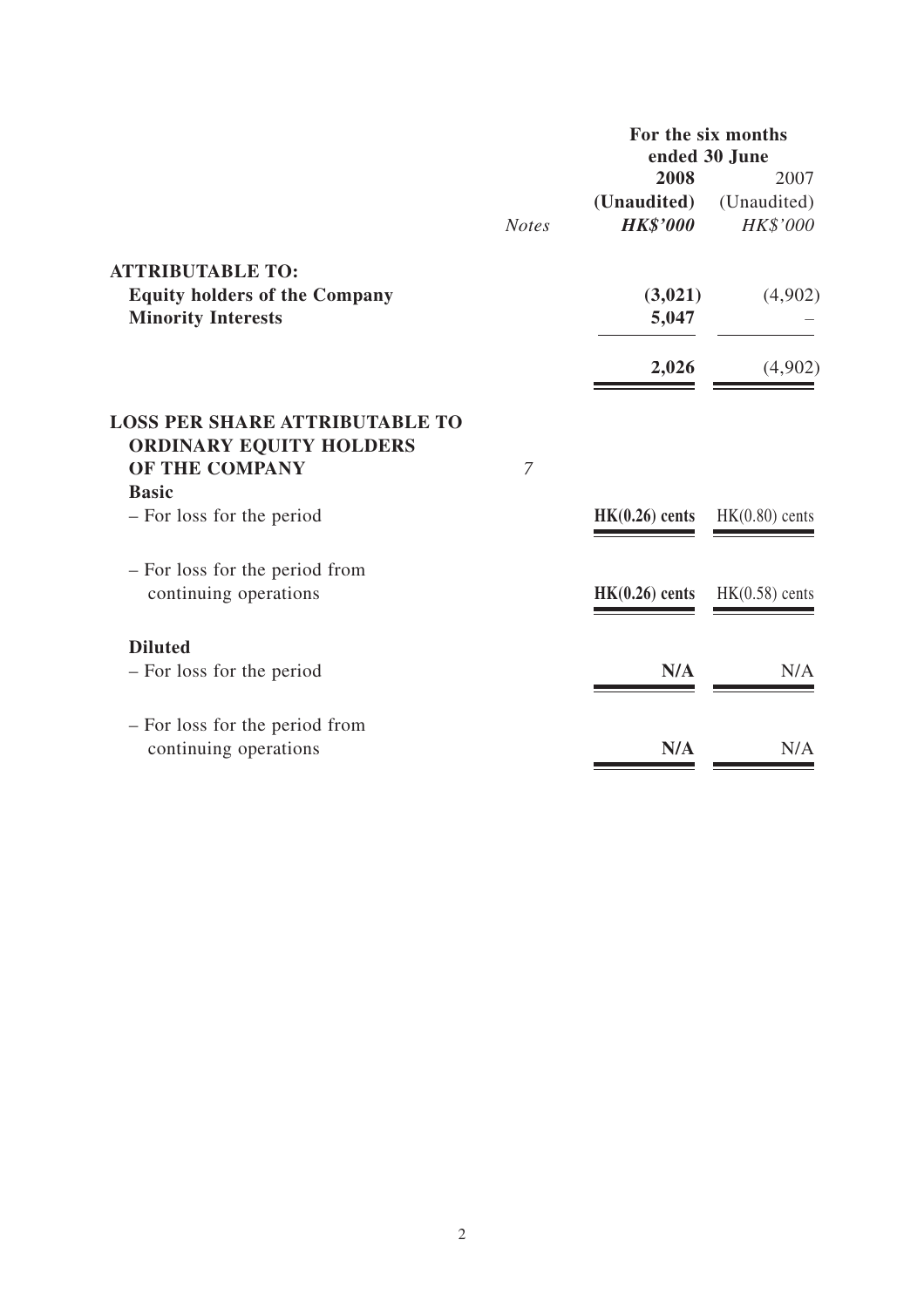# **CONDENSED CONSOLIDATED BALANCE SHEET**

|                                                                                                                                                                                                                         | <b>Notes</b> | 2008<br>(Unaudited)<br><b>HK\$'000</b>                                                   | <b>30 June</b> 31 December<br>2007<br>(Audited)<br>HK\$'000                              |
|-------------------------------------------------------------------------------------------------------------------------------------------------------------------------------------------------------------------------|--------------|------------------------------------------------------------------------------------------|------------------------------------------------------------------------------------------|
| <b>NON-CURRENT ASSETS</b><br>Property, plant and equipment<br>Investment properties<br>Pledged deposits                                                                                                                 |              | 9,739<br>3,285,800<br>3,689                                                              | 9,795<br>3,088,413<br>1,676                                                              |
| Total non-current assets                                                                                                                                                                                                |              | 3,299,228                                                                                | 3,099,884                                                                                |
| <b>CURRENT ASSETS</b><br>Properties held for sales<br>Trade receivables<br>Prepayments, deposits and other receivables<br>Cash and cash equivalents                                                                     | 8            | 37,724<br>31,292<br>62,753<br>3,036                                                      | 35,407<br>32,434<br>22,713<br>100,527                                                    |
| Total current assets                                                                                                                                                                                                    |              | 134,805                                                                                  | 191,081                                                                                  |
| <b>CURRENT LIABILITIES</b><br>Trade payables<br>Tax payable<br>Other payables and accruals<br>Due to directors<br>Interest-bearing bank and other borrowings                                                            | 9            | (26, 597)<br>(24,305)<br>(43,761)<br>(14, 815)                                           | (25,015)<br>(19,161)<br>(46, 341)<br>(11, 403)<br>(10, 910)                              |
| Total current liabilities                                                                                                                                                                                               |              | (109, 478)                                                                               | (112, 830)                                                                               |
| <b>NET CURRENT ASSETS</b>                                                                                                                                                                                               |              | 25,327                                                                                   | 78,251                                                                                   |
| <b>TOTAL ASSETS LESS</b><br><b>CURRENT LIABILITIES</b>                                                                                                                                                                  |              | 3,324,555                                                                                | 3,178,135                                                                                |
| <b>NON-CURRENT LIABILITIES</b><br>Loan from a director<br>Due to a director<br>Long term other payable<br>Convertible bond<br>Promissory note<br>Interest-bearing bank and other borrowings<br>Deferred tax liabilities | 10           | (72, 937)<br>(64, 946)<br>(109, 142)<br>(48, 118)<br>(21, 545)<br>(53,216)<br>(687, 282) | (68, 459)<br>(63, 542)<br>(106, 956)<br>(41, 492)<br>(100,000)<br>(24,318)<br>(646, 545) |
| Total non-current liabilities                                                                                                                                                                                           |              | (1,057,186)                                                                              | (1,051,312)                                                                              |
| Net assets                                                                                                                                                                                                              |              | 2,267,369                                                                                | 2,126,823                                                                                |
| <b>EQUITY</b><br>Equity attributable to equity<br>holders of the Company                                                                                                                                                |              |                                                                                          |                                                                                          |
| Issued capital<br>Reserves                                                                                                                                                                                              |              | 232,808<br>485,121                                                                       | 232,808<br>444,650                                                                       |
| Minority interests                                                                                                                                                                                                      |              | 717,929<br>1,549,440                                                                     | 677,458<br>1,449,365                                                                     |
| <b>Total equity</b>                                                                                                                                                                                                     |              | 2,267,369                                                                                | 2,126,823                                                                                |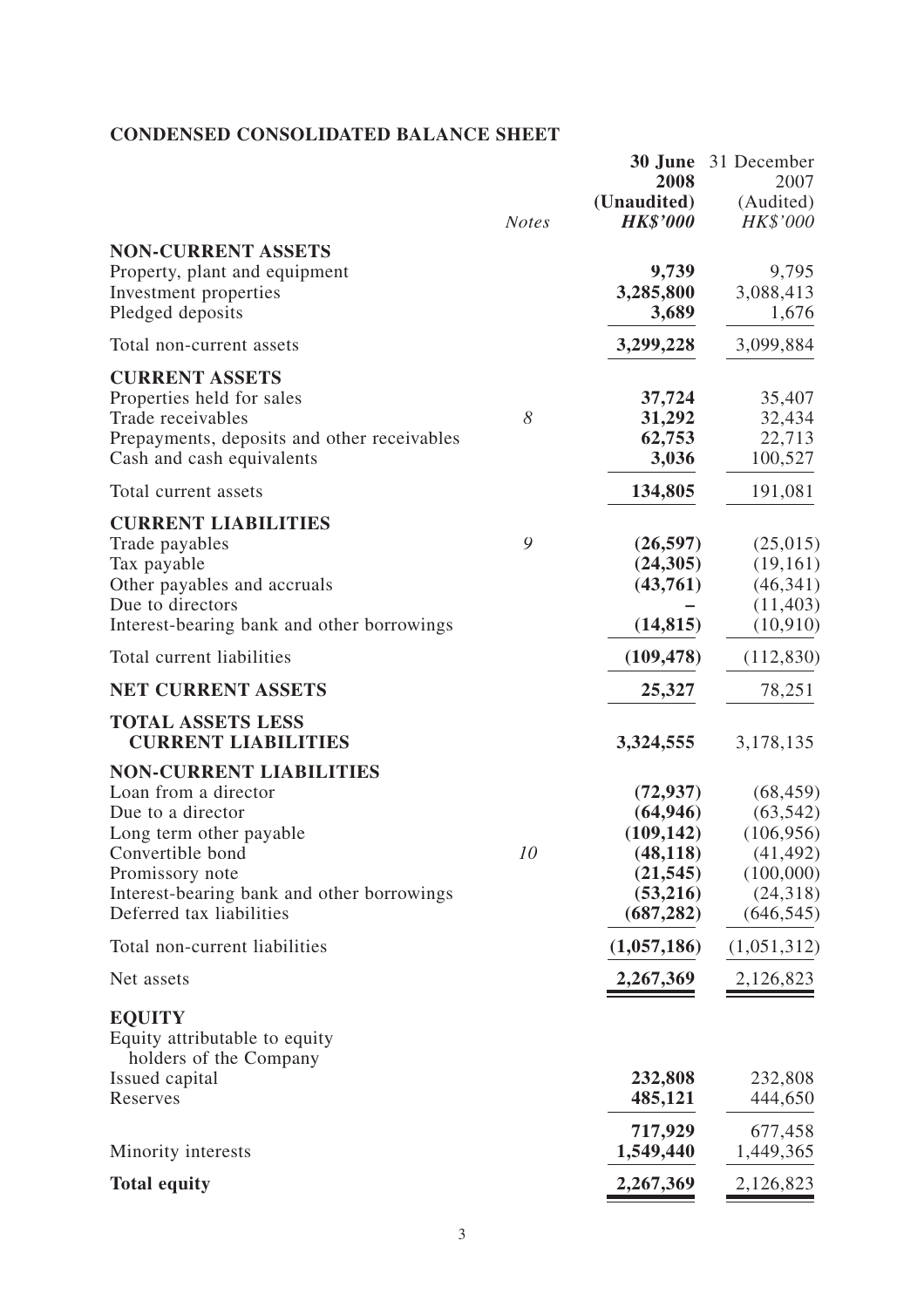*Notes:*

#### **1. SIGNIFICANT ACCOUNTING POLICIES**

The condensed consolidated interim financial statements are prepared in accordance with Hong Kong Accounting Standard ("HKAS") 34 "Interim Financial Reporting". The accounting policies and basis of preparation adopted in the preparation of the interim financial statements are the same as those used in the annual financial statements for the year ended 31 December 2007, except in relation to the following new and revised Hong Kong Financial Reporting Standards ("HKFRSs", which also include HKASs and Interpretations) that affect the Group and are mandatory for the accounting period beginning on or after 1 January 2008:

| $HK(IFRIC)$ -Int 11 | <b>HKFRS</b> 2: Group and Treasury Share Transactions |
|---------------------|-------------------------------------------------------|
| $HK(IFRIC)$ -Int 12 | <b>Service Concession Arrangements</b>                |
| $HK(IFRIC)$ -Int 14 | HKAS 19 – The Limit on a Defined Benefit Asset,       |
|                     | Minimum Funding requirements and their interaction    |

The adoption of the above new and revised HKFRSs did not result in material impact on the accounting policies of the Group's condensed consolidated interim financial statements.

The Group has not applied the following new and revised HKFRSs, that have been issued but are not yet effective, in these financial statements:

| HKAS 1 (Revised)          | Presentation of Financial Statements <sup>1</sup>           |
|---------------------------|-------------------------------------------------------------|
| HKAS 23 (Revised)         | Borrowing Costs <sup>1</sup>                                |
| HKAS 27 (Revised)         | Consolidated and Separate Financial Statements <sup>2</sup> |
| HKAS 32 $& 1$ (Amendment) | Puttable Financial Instruments and Obligations Arising      |
|                           | on Liquidations <sup>1</sup>                                |
| HKFRS 2 (Amendment)       | Vesting Conditions and Cancellations <sup>1</sup>           |
| HKFRS 3 (Revised)         | Business Combinations <sup>2</sup>                          |
| <b>HKFRS 8</b>            | Operating Segments <sup>1</sup>                             |
| HK(IFRIC)-Int 13          | Customer Loyalty Programmes <sup>3</sup>                    |
|                           |                                                             |

<sup>1</sup> Effective for annual periods beginning on or after 1 January 2009

<sup>2</sup> Effective for annual periods beginning on or after 1 July 2009

<sup>3</sup> Effective for annual periods beginning on or after 1 July 2008

The adoption of HKFRS 3 (Revised) may affect the accounting for business combination for which the acquisition date is on or after the beginning of the first annual reporting period beginning on or after 1 July 2009. HKAS 27 (Revised) will affect the accounting treatment for changes in a parent's ownership interest in a subsidiary that do not result in loss of control, which will be accounted for as equity transactions.

The directors of the Company anticipate that the application of the other new or revised standards and interpretations will have no material impact on the results and the financial position of the Group.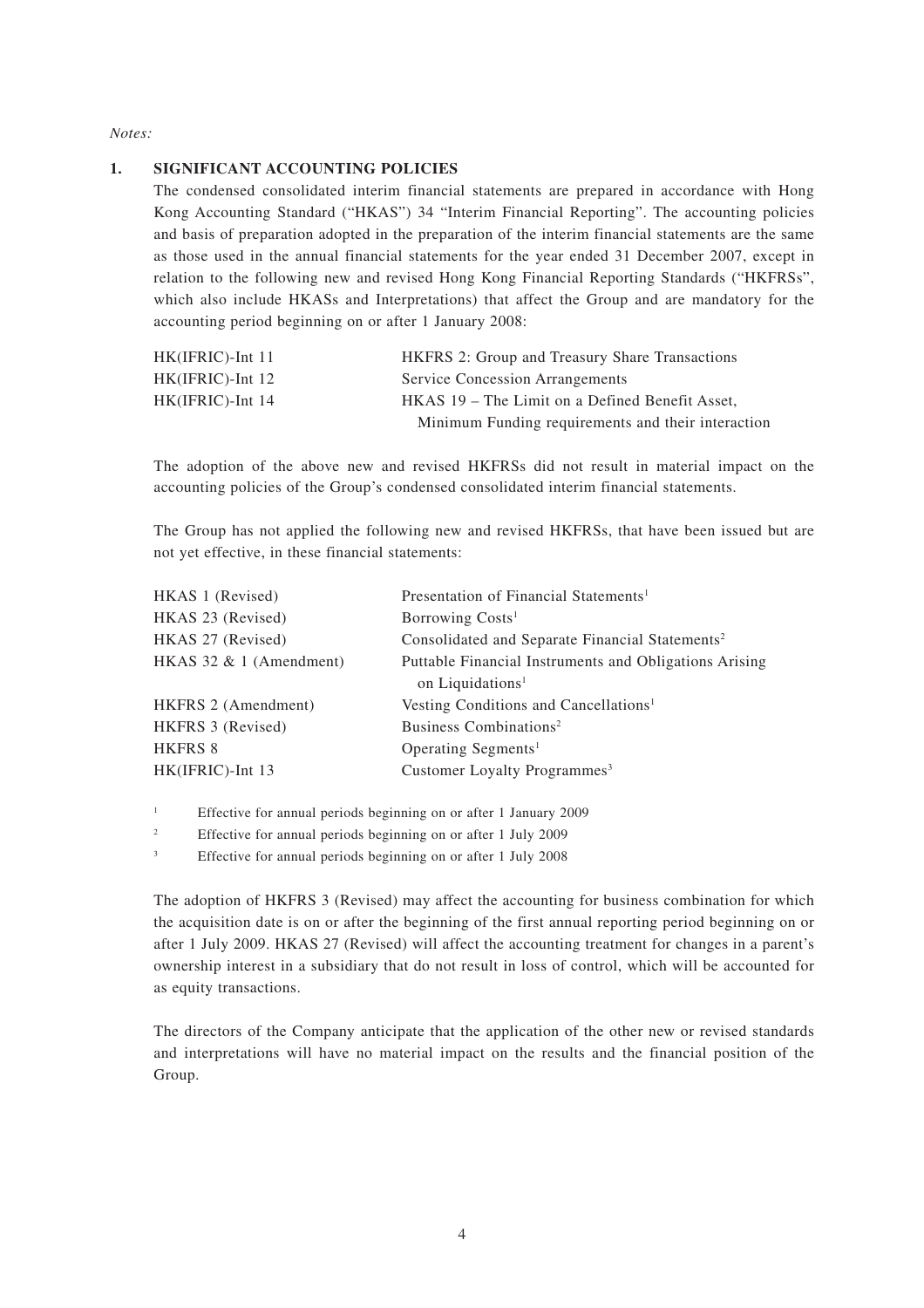#### **2. SEGMENT INFORMATION**

The following table presents revenue and results information for the Group's business segments.

#### **For the six months ended 30 June (Unaudited)**

|                              |                 |                     |                 | <b>Continuing operations</b> |                 |          |                 | Discontinued operation                                                                                                         |                 |                         |
|------------------------------|-----------------|---------------------|-----------------|------------------------------|-----------------|----------|-----------------|--------------------------------------------------------------------------------------------------------------------------------|-----------------|-------------------------|
|                              |                 | Property investment |                 | Corporate and others         |                 | Total    |                 | Leasing of equipment                                                                                                           |                 | Consolidated            |
|                              | 2008            | 2007                | 2008            | 2007                         | 2008            | 2007     | 2008            | 2007                                                                                                                           | 2008            | 2007                    |
|                              | <b>HK\$'000</b> | <b>HK\$'000</b>     | <b>HK\$'000</b> | <b>HK\$'000</b>              | <b>HK\$'000</b> | HK\$'000 | <b>HK\$'000</b> | (Unaudited) (Unaudited) (Unaudited) (Unaudited) (Unaudited) (Unaudited) (Unaudited) (Unaudited) (Unaudited)<br><b>HK\$'000</b> | <b>HK\$'000</b> | (Unaudited)<br>HK\$'000 |
| Segment revenue:             |                 |                     |                 |                              |                 |          |                 |                                                                                                                                |                 |                         |
| Sales to external            |                 |                     |                 |                              |                 |          |                 |                                                                                                                                |                 |                         |
| customers                    | 16,134          | 4,603               |                 |                              | 16,134          | 4,603    |                 | 1,974                                                                                                                          | 16,134          | 6,577                   |
| Other revenue and gains      |                 |                     |                 |                              |                 |          |                 |                                                                                                                                |                 |                         |
| Total                        | 16,134          | 4,603               |                 | ۳                            | 16,134          | 4,603    |                 | 1,974                                                                                                                          | 16,134          | 6,577                   |
| Segment results              | 14,734          | 1,842               | (8,056)         | (5,352)                      | 6,678           | (3,510)  | -               | (1, 343)                                                                                                                       | 6,678           | (4, 853)                |
| Other income                 |                 |                     |                 |                              | 4,239           | 2,087    |                 | 8                                                                                                                              | 4,239           | 2,095                   |
| Finance costs                |                 |                     |                 |                              | (4,945)         | (1,211)  |                 |                                                                                                                                | (4, 945)        | (1,211)                 |
| Profit/(loss) before tax     |                 |                     |                 |                              | 5,972           | (2,634)  |                 | (1, 335)                                                                                                                       | 5,972           | (3,969)                 |
| Tax                          |                 |                     |                 |                              | (3,946)         | (933)    |                 | -                                                                                                                              | (3,946)         | (933)                   |
| Profit/(loss) for the period |                 |                     |                 |                              | 2,026           | (3,567)  |                 | (1, 335)                                                                                                                       | 2,026           | (4,902)                 |

No geographical segment information is presented as over 90% of the Group's revenue is derived from customers based in the Mainland of the People's Republic of China ("Mainland China").

#### **3. FINANCE COSTS**

|                                          | For the six months |             |  |
|------------------------------------------|--------------------|-------------|--|
|                                          | ended 30 June      |             |  |
|                                          | 2008               | 2007        |  |
|                                          | (Unaudited)        | (Unaudited) |  |
|                                          | <b>HK\$'000</b>    | HK\$'000    |  |
| Interest on:                             |                    |             |  |
| Bank loans                               | 758                | 1,129       |  |
| Finance lease                            | 139                | 82          |  |
| Convertible bond                         | 2,890              |             |  |
| Promissory note                          | 1,158              |             |  |
|                                          | 4,945              | 1,211       |  |
| Attributable to continuing operations    | 4,945              | 1,211       |  |
| Attributable to a discontinued operation |                    |             |  |
|                                          | 4,945              | 1,211       |  |
|                                          |                    |             |  |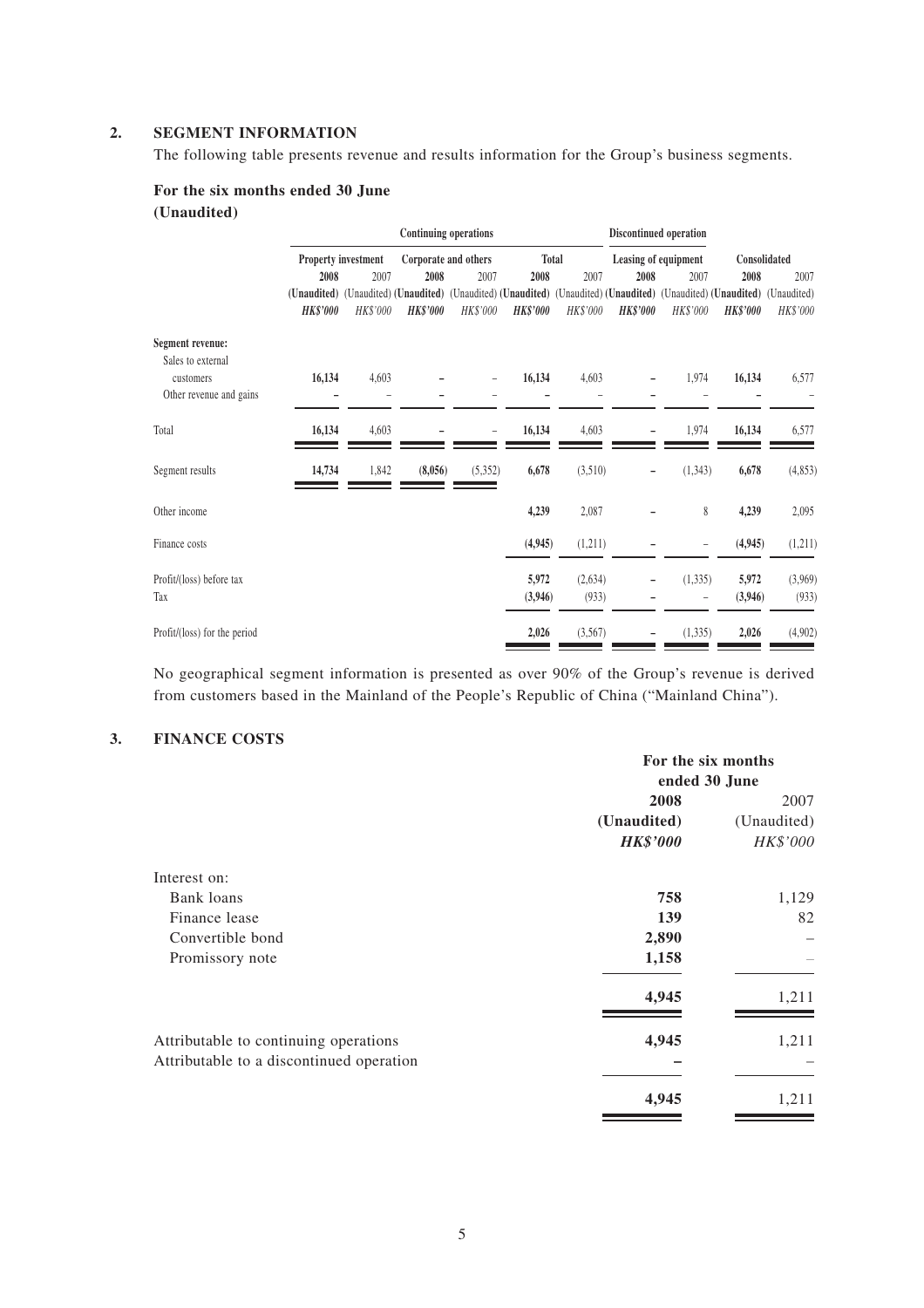#### **4. PROFIT/(LOSS) BEFORE TAX**

The Group's profit/(loss) before tax is arrived at after charging/(crediting):

|                                   | For the six months<br>ended 30 June |             |  |
|-----------------------------------|-------------------------------------|-------------|--|
|                                   | 2008                                | 2007        |  |
|                                   | (Unaudited)                         | (Unaudited) |  |
|                                   | <b>HK\$'000</b>                     | HK\$'000    |  |
| Depreciation                      | 529                                 | 1,628       |  |
| Amortisation of intangible assets |                                     | 2,157       |  |
| Interest income                   | (834)                               | (2,050)     |  |
| Net rental income                 | (16, 134)                           | (4,603)     |  |
|                                   |                                     |             |  |

The disclosures presented in this note include those amounts charged/credited in respect of the discontinued operation.

#### **5. TAX**

|                                                                                   | For the six months |             |  |
|-----------------------------------------------------------------------------------|--------------------|-------------|--|
|                                                                                   | ended 30 June      |             |  |
|                                                                                   | 2008               | 2007        |  |
|                                                                                   | (Unaudited)        | (Unaudited) |  |
|                                                                                   | <b>HK\$'000</b>    | HK\$'000    |  |
| Provision for the period:                                                         |                    |             |  |
| Hong Kong                                                                         |                    |             |  |
| Elsewhere                                                                         | 3,946              | 933         |  |
| Deferred taxation                                                                 |                    |             |  |
|                                                                                   | 3,946              | 933         |  |
| Attributable to continuing operations<br>Attributable to a discontinued operation | 3,946              | 933         |  |
|                                                                                   | 3,946              | 933         |  |

No provision for Hong Kong profits tax has been made as the Group did not generate any taxable profits in Hong Kong during the six months ended 30 June 2008 (the "Period") (2007: Nil).

Taxes on profits assessable elsewhere have been calculated at the rates of tax prevailing in the countries in which the Group operates, based on existing legislation, interpretations and practices in respect thereof. The subsidiaries established in Mainland China are subject to income taxes at the rate of 25% (2007: 33%).

#### **6. INTERIM DIVIDEND**

The Directors do not recommend the payment of an interim dividend for the Period (2007: Nil).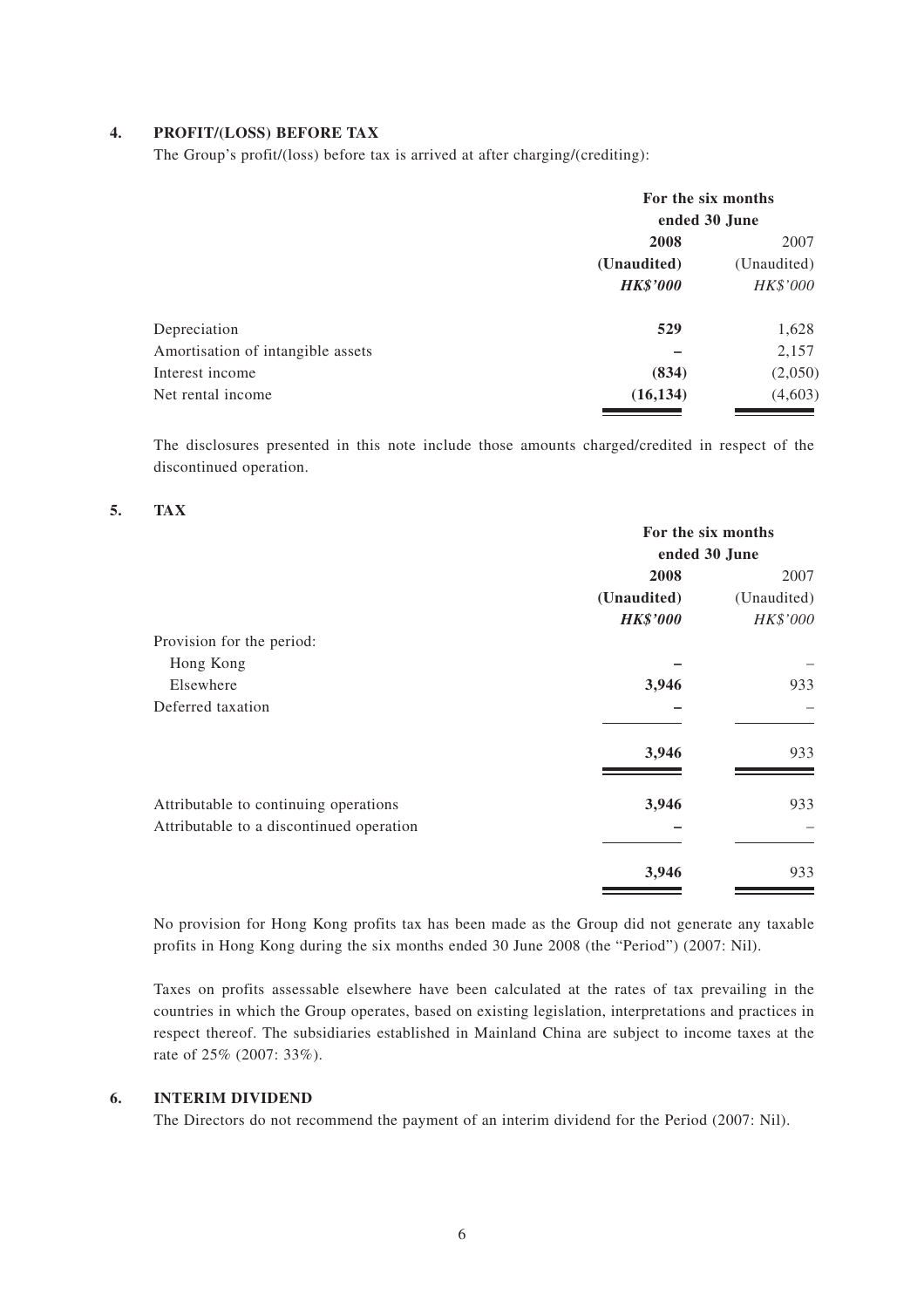### **7. LOSS PER SHARE ATTRIBUTABLE TO ORDINARY EQUITY HOLDERS OF THE COMPANY**

The calculation of basic loss per share for the Period is based on the loss attributable to ordinary equity holders of the Company of HK\$3,021,000 (2007: HK\$4,902,000) and the weighted average number of 1,164,041,300 (2007: 613,241,300) ordinary shares in issue during the Period.

Diluted loss per share for the six months ended 30 June 2007 and 2008 have not been disclosed as the convertible bond and share options outstanding during these periods had anti-dilutive effects on the basic loss per share.

The calculation of basic loss per share for the Period from continuing operations is based on the loss attributable to ordinary equity holders of the Company of HK\$3,021,000 (2007: HK\$3,567,000) and the weighted average number of 1,164,041,300 (2007: 613,241,300) ordinary shares in issue during the Period.

Diluted loss per share for the six months ended 30 June 2007 and 2008 from continuing operations have not been disclosed as the convertible bond and share options outstanding during these periods had anti-dilutive effects on the basic loss per share.

#### **8. TRADE RECEIVABLES**

An aged analysis of the trade receivables at the balance sheet date is as follows:

|                                      | <b>30 June 2008</b> |             | 31 December 2007 |            |
|--------------------------------------|---------------------|-------------|------------------|------------|
|                                      |                     | (Unaudited) | (Audited)        |            |
|                                      | <b>HK\$'000</b>     | Percentage  | <i>HK\$'000</i>  | Percentage |
| Within 6 months                      | 6,796               | 22          | 7,284            | 22         |
| More than 6 months but within 1 year | 1,443               | 5           | 3,512            | 11         |
| More than 1 year but within 2 years  |                     |             | 4,511            | 14         |
| More than 2 years                    | 23,053              | 73          | 17,127           | 53         |
|                                      | 31,292              | <b>100</b>  | 32,434           | 100        |
| Portion classified as current assets | (31,292)            |             | (32, 434)        |            |
| Non-current assets                   |                     |             |                  |            |

The Group generally grants a credit term of 3 months to 12 months to its customers.

The age of the Group's trade receivables are based on the date of recognition of turnover and the due date of instalments as stipulated in the sales contracts.

An amount of HK\$23,053,000 (2007: HK\$21,638,000) included in the total trade receivables are attributable to properties sold in prior years.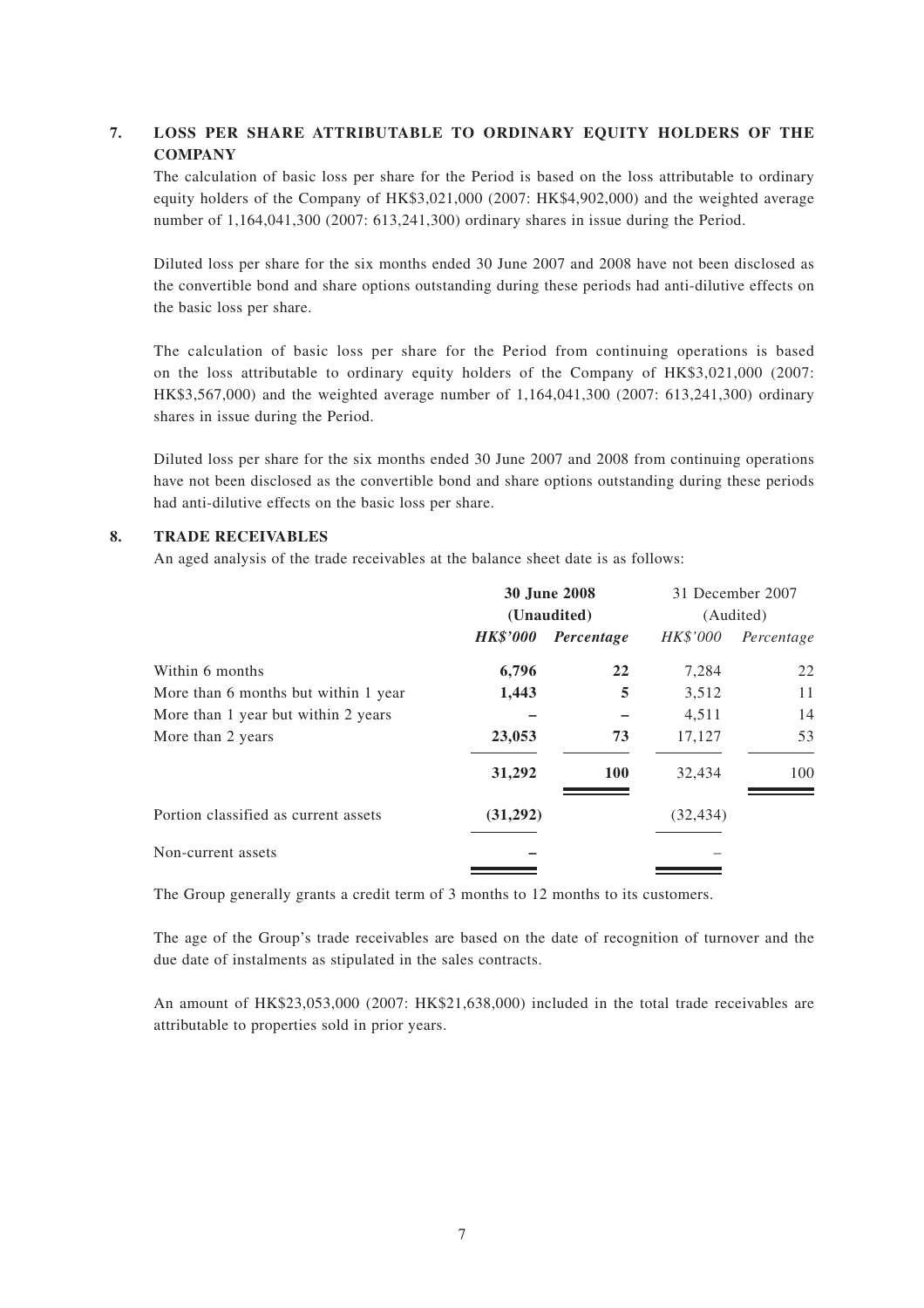#### **9. TRADE PAYABLES**

An aged analysis of the trade payables at the balance sheet date is as follows:

|                                      | <b>30 June 2008</b><br>(Unaudited) |            |          | 31 December 2007<br>(Audited) |
|--------------------------------------|------------------------------------|------------|----------|-------------------------------|
|                                      | <b>HK\$'000</b>                    | Percentage | HK\$'000 | Percentage                    |
| Within 6 months                      |                                    |            |          |                               |
| More than 6 months but within 1 year |                                    |            | 8        | 1                             |
| More than 1 year but within 2 years  |                                    |            | 2,305    | 8                             |
| More than 2 years but within 3 years | 2,455                              | 9          |          |                               |
| Over 3 years                         | 24,142                             | 91         | 22,702   | 91                            |
|                                      | 26,597                             | <b>100</b> | 25,015   | 100                           |

The age of Group's trade payables is based on the date of the goods received or services rendered.

#### **10. CONVERTIBLE BOND**

On 17 December 2007, the Company issued a zero-coupon convertible bond (the "Bond") with a nominal value of HK\$84,000,000 and a maturity date of 16 December 2009. The Bond is convertible into a total of 300,000,000 ordinary shares of the Company with a par value of HK\$0.20 each of the Company, at the conversion price of HK\$0.28 per share at any time from 17 December 2007 up to the day falling seven days prior to the maturity date of the Bond on 16 December 2009. Any convertible bond not converted will be redeemed on 16 December 2009 at nominal value of the bond. The Bond can be redeemed at the option of the Company at an amount equal to 105% of the principal amount of the Bond being redeemed during the period from the date of issue to the date of maturity. Further details of the terms and conditions of the Bond are set out in the circular of the Company dated 26 November 2007.

The Bond issued on 17 December 2007 of HK\$84,000,000 has been split into liability, equity and derivative components. On issuance of the Bond, the fair value of the liability component of the Bond was determined using the prevailing market interest rate for similar debt without a conversion option and is carried as a non-current liability. The fair values of the derivative component of the Bond at date of issuance of the Bond, 31 December 2007 and 30 June 2008 were determined by using a Binomial Model and are included in the liability component. The residual amount is assigned to the conversion option as the equity component that is recognised in shareholders' equity. The derivative component is measured at fair value on the issuance date and any subsequent changes in fair value of the derivative component as at the balance sheet date are recognised in the consolidated income statement.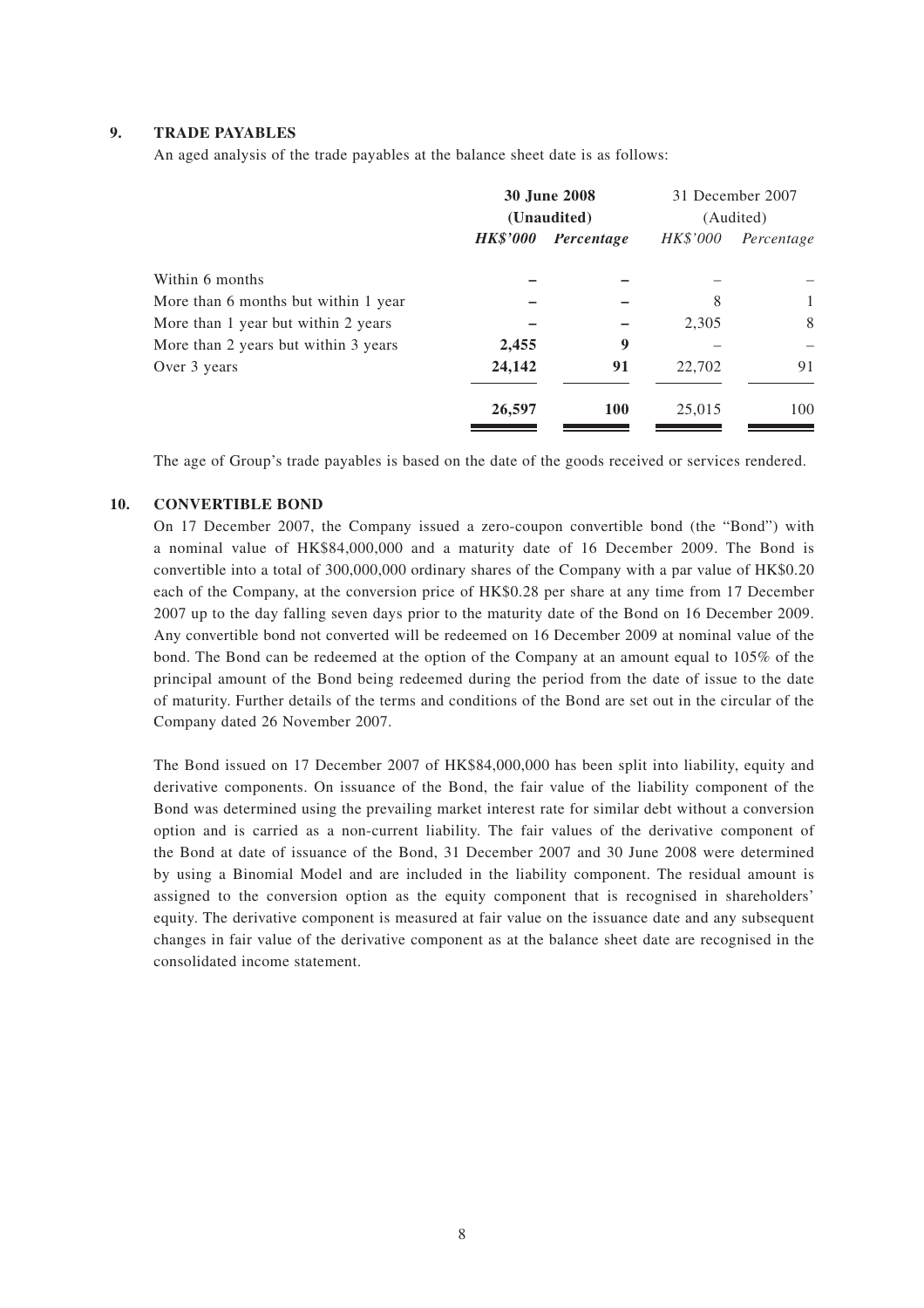The movement of the liability and derivative components of the Bond during the Period is set out below:

|                                                 | 30 June         | 31 December |
|-------------------------------------------------|-----------------|-------------|
|                                                 | 2008            | 2007        |
|                                                 | (Unaudited)     | (Audited)   |
|                                                 | <b>HK\$'000</b> | HK\$'000    |
| Liability component                             |                 |             |
| At 1 January 2008/the issuance date             | 72,254          | 72,017      |
| Interest expense                                | 2,890           | 237         |
| At 30 June 2008/31 December 2007                | 75,144          | 72,254      |
| Derivative component - asset                    |                 |             |
| At 1 January 2008/the issuance date             | (30, 762)       | (32, 754)   |
| Fair value adjustment                           | 3,736           | 1,992       |
| At 30 June 2008/31 December 2007                | (27, 026)       | (30, 762)   |
| Net liabilities recognised in the balance sheet | 48,118          | 41,492      |

#### **11. COMPARATIVE AMOUNTS**

Following the cessation of the leasing of POS equipment in 2007, the principal businesses of the Group now mainly comprise of property development and management and therefore the presentation of the financial statements has been revised accordingly.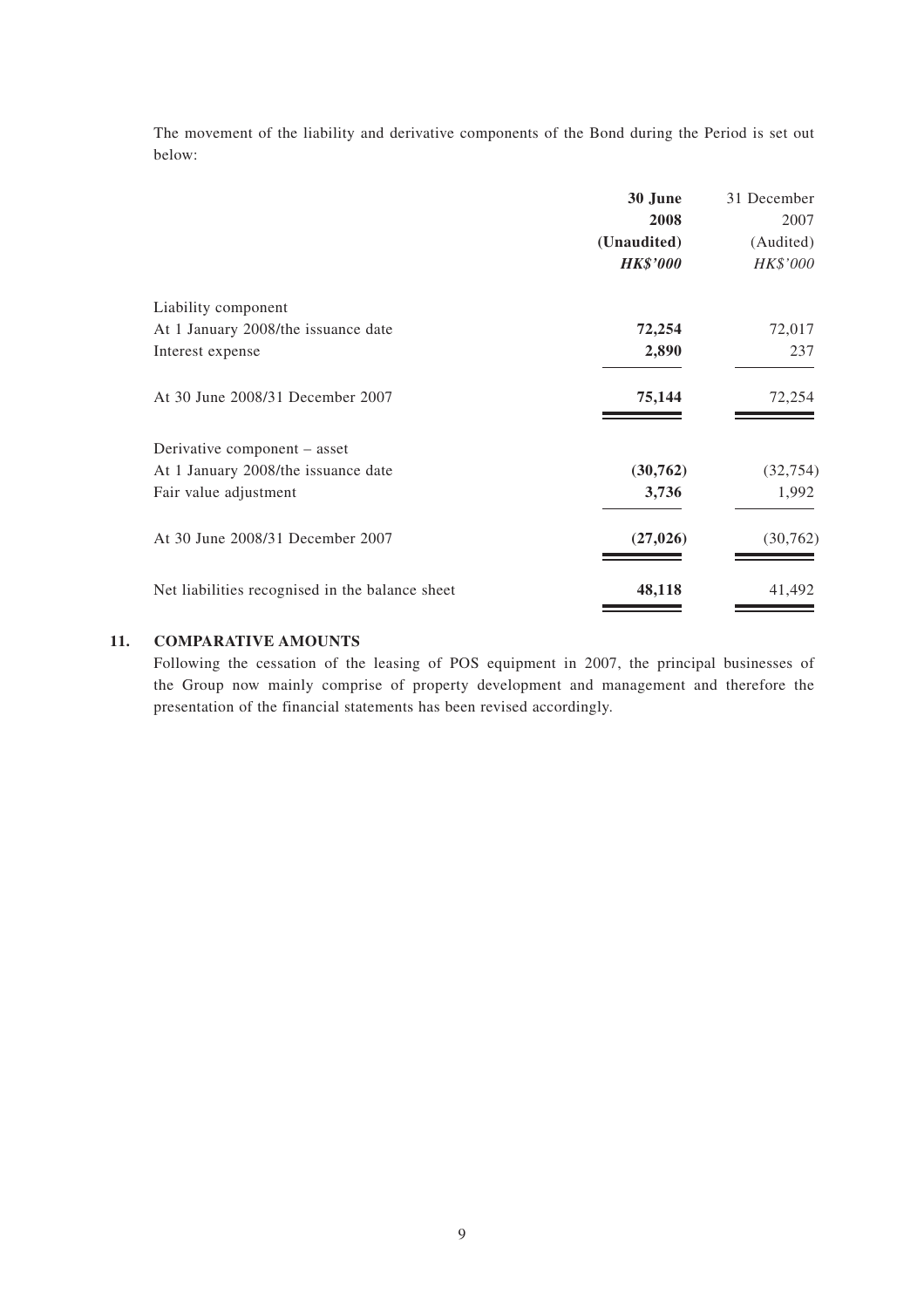# **REVIEW OF RESULTS**

The Directors would like to report that the Group recorded a turnover of HK\$16,134,000 (30 June 2007: HK\$6,577,000) for the six months ended 30 June 2008 (the "Period"), representing an increase of 145% compared with the corresponding period. Loss attributable to ordinary equity holders of the Company was HK\$3,021,000 (30 June 2007: HK\$4,902,000) for the Period.

### **BUSINESS REVIEW**

The Group's turnover during the Period mainly comprised of rental income generated from the commercial podium located in Chongqing and Guangzhou, the People's Republic of China (the "PRC").

### **Property investment**

### Chongqing

The rental income generated from leasing of the commercial units in Gang Yu Square in Chongqing in the PRC increased during the Period as compared with 2007. The occupancy rate of the Gang Yu Square remained satisfactory during the Period. It is expected that the property would continue to generate a steady stream of recurring income to the Group.

### Guangzhou

In December 2007, the Group acquired 25% attributable interest in 廣州正大房地 產開發有限公司 ("Guangzhou Zheng Da") which holds the property comprising three contiguous land parcels located at Yuexiu District, Guangzhou (the "Guangzhou Property").

The Guangzhou Property is located at the most prime commercial site area in Yuexiu District, Guangzhou. Currently, part of the Guangzhou Property is used as open car park whereas the remaining part is occupied by an old building and a 2-storey non-permanent commercial building. The 2-storey non-permanent commercial building is mainly occupied by tenants engaging in the footwear wholesale business.

The rental income generated from rental of commercial building was increased during the Period. It is expected that strong demand for commercial space at the prime location will push rental income higher in coming years.

# **FINANCIAL REVIEW**

### **Liquidity and financial resources**

The Group generally financed its businesses with internally generated cash flows and banking facilities during the Period. Cash and bank balances of the Group as at 30 June 2008 amounted to HK\$3,036,000 (31 December 2007: HK\$100,527,000) and pledged deposits of HK\$3,689,000 (31 December 2007: HK\$1,676,000).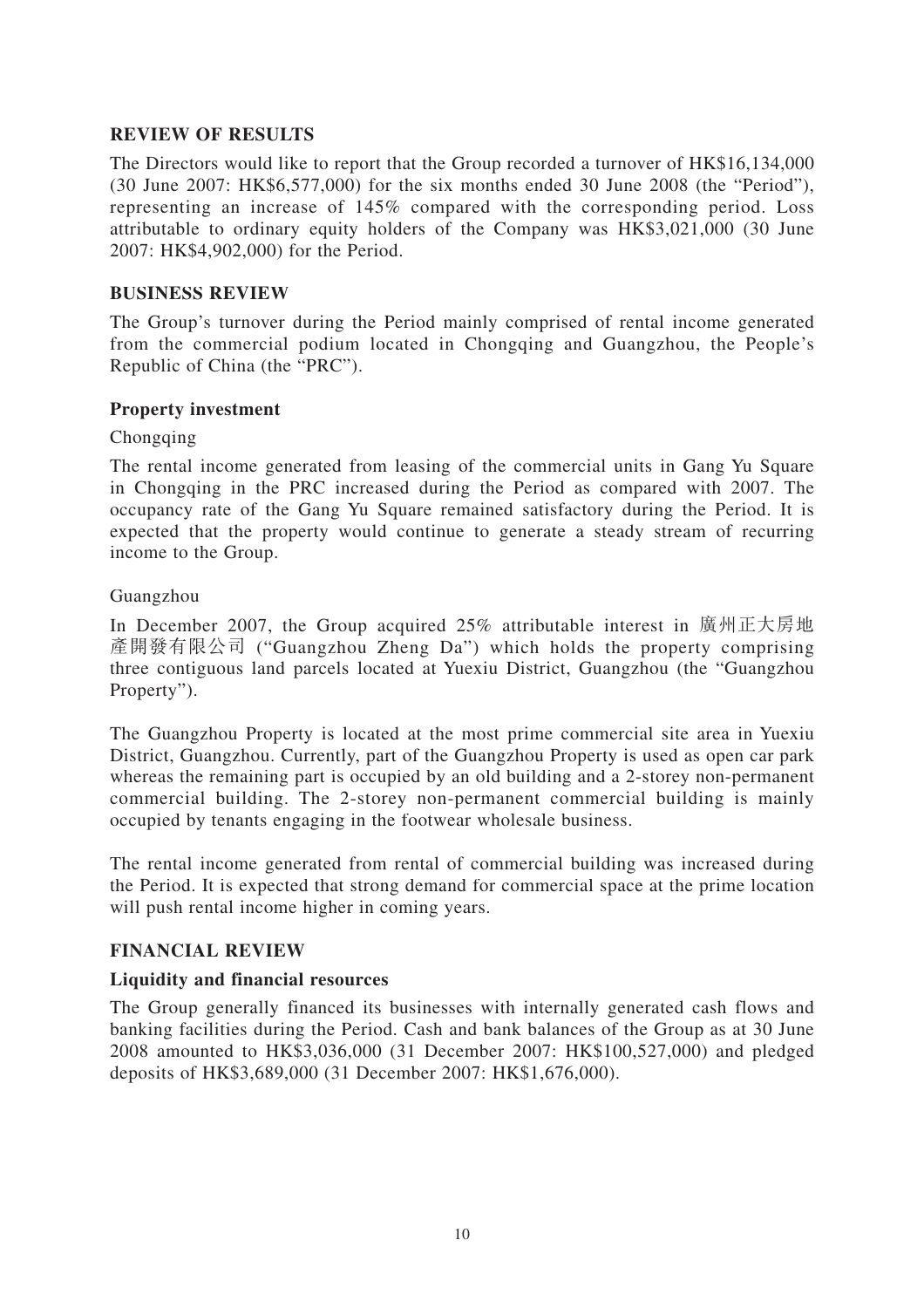As at 30 June 2008, the Group had outstanding borrowings of approximately HK\$210,631,000 (31 December 2007: HK\$245,179,000) comprising interest-bearing bank loans amounted to HK\$66,208,000 (31 December 2007: HK\$33,134,000), convertible bonds payable amounted to HK\$48,118,000 (31 December 2007: HK\$41,492,000), finance lease payable amounted to HK\$1,823,000 (31 December 2007: HK\$2,094,000), promissory note payable amounted to HK\$21,545,000 (31 December 2007: HK\$100,000,000) and loan from a director amounted to HK\$72,937,000 (31 December 2007: HK\$68,459,000). Of the Group's interest-bearing bank loans, 22%, 8%, 29% and 41% respectively were repayable within one year or on demand, in the second year, in the third to fifth years, inclusive and beyond five years. An amount of HK\$9,120,000 bank loans as at 30 June 2008 were charged at fixed interest rates (31 December 2007: HK\$8,560,000).

The Group's gearing ratio as at 30 June 2008 was 0.06 (31 December 2007: 0.07), calculated based on the Group's interest-bearing bank and other borrowings, of HK\$210,631,000 (31 December 2007: HK\$245,179,000) over total assets of HK\$3,434,033,000 (31 December 2007: HK\$3,290,965,000).

### **Currency structure**

The Group had limited exposure to foreign exchange rate fluctuations as most of its transactions, including borrowings, were mainly conducted in Hong Kong dollars or Renminbi and the exchange rates of these currencies were relatively stable throughout the Period.

### **Pledge of assets**

The Group had utilized bank loan facilities amounting to approximately HK\$66,208,000 (31 December 2007: HK\$33,134,000) as at 30 June 2008. The secured bank loans of HK\$57,088,000 (31 December 2007: HK\$24,574,000) were supported by certain of the Group's investment properties and bank deposits, and a corporate guarantee executed by the Company.

### **Contingent liabilities**

As at 30 June 2008, guarantees given for mortgage loans granted by banks to certain purchasers of the Group's properties amounted to HK125,000 (31 December 2007: HK\$4,131,000).

### **Material acquisition**

On 9 October 2007, it was announced that the Group entered into a conditional sale and purchase agreement (as amended on 26 October 2007) with the private companies wholly owned by Ho Kam Hung, Ho Tsam Hung and Ho Pak Hung (collectively the "Vendors"), pursuant to which, amongst other things, the Vendors agreed to sell and an indirectly wholly owned subsidiary of the Company (the "Purchaser") agreed to acquire 100% equity interest in Zheng Da Real Estate Development Company Limited ("Zheng Da") at a consideration of RMB1,814,800,000 (the "Acquisition"). The principal asset held by Zheng Da is the entire equity interest in Guangzhou Zheng Da, which in turn holds the Guangzhou Property. Details of the Acquisition had been set out in a circular of the Company dated 26 November 2007.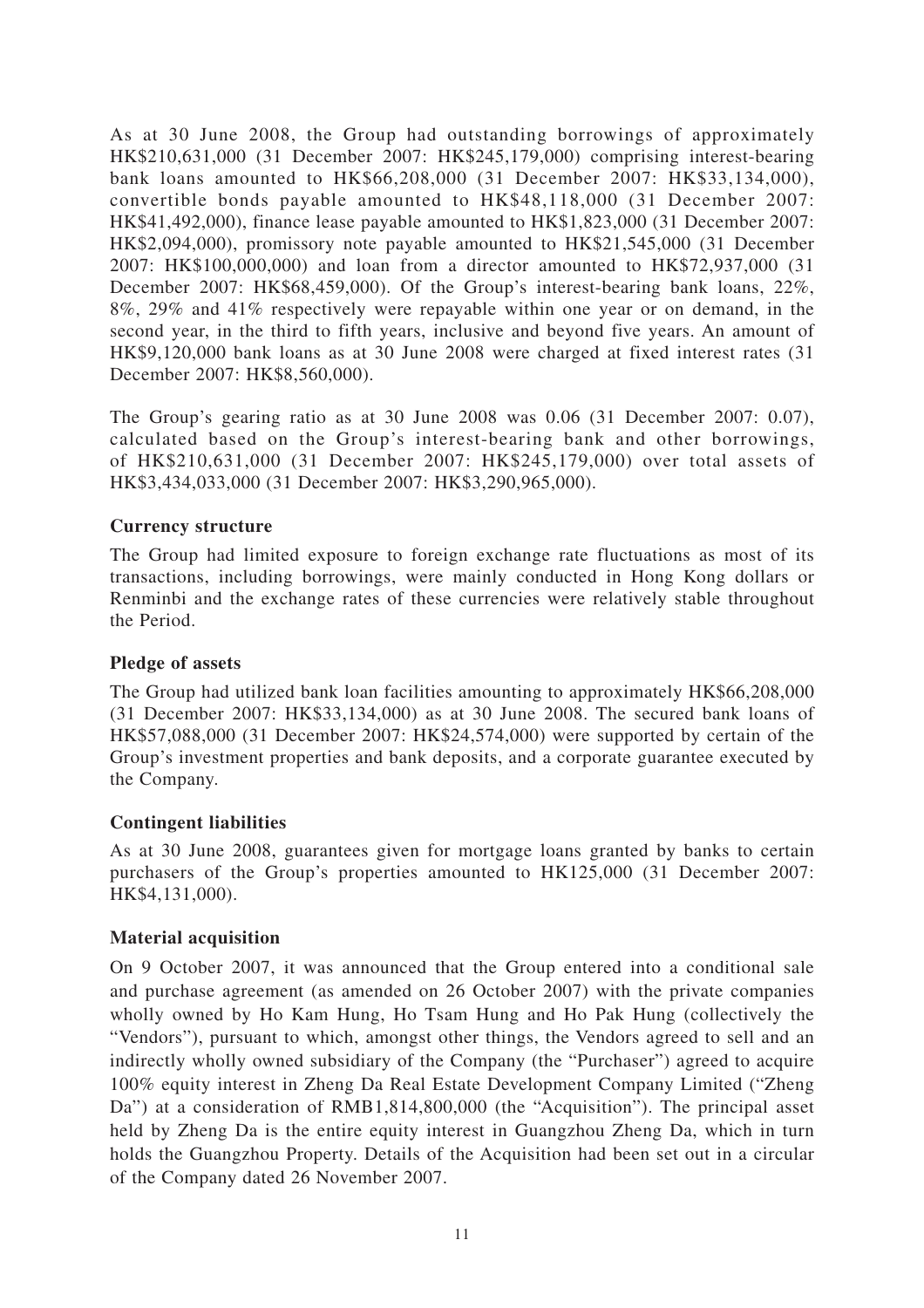The Acquisition is to be completed in four tranches. The consideration for the first tranche for acquisition of 25% equity interest in Zheng Da is RMB453,700,000 (equivalent to approximately HK\$480,468,000 as at 17 December 2007) was satisfied on 17 December 2007 as follows:

- (i) by issue of 243,800,000 new shares in the capital of the Company (the "Consideration Shares") to the Vendors (or their designated nominee) at a total consideration of HK\$60,950,000 with an issue price of HK\$0.25 per Consideration Share;
- (ii) by issue of convertible bonds in the aggregate principal amount of HK\$84,000,000 to the Vendors (or their designated nominee);
- (iii) by cash settlement of approximately HK\$235,518,000 (or the equivalent amount in RMB); and
- (iv) by issue of a promissory note to the Vendors (or their designated nominee) for HK\$100,000,000 in aggregate.

The consideration for the second tranche for acquisition of further 26% equity interest in Zheng Da is RMB471,848,000 which will be satisfied on or before 31 May 2008 as follows:

- (i) the issuance of convertible bonds in the aggregate principal amount of HK\$244,440,000; and
- (ii) the balance to be settled by way of cash and/or promissory notes in the agreed form.

The consideration for the third tranche for acquisition of further 24% equity interest in Zheng Da is RMB435,552,000 which will be satisfied on or before 31 October 2008 as follows:

- (i) the issuance of convertible bonds in the aggregate principal amount of HK\$225,680,000; and
- (ii) the balance to be settled by way of cash and/or promissory notes in an agreed form.

The consideration for the fourth tranche for acquisition of the remaining 25% equity interest in Zheng Da is RMB453,700,000 which will be satisfied on or before 31 March 2009 as follows:

- (i) the issuance of convertible bonds in the aggregate principal amount of HK\$235,200,000; and
- (ii) the balance to be settled by way of cash and/or promissory notes in an agreed form.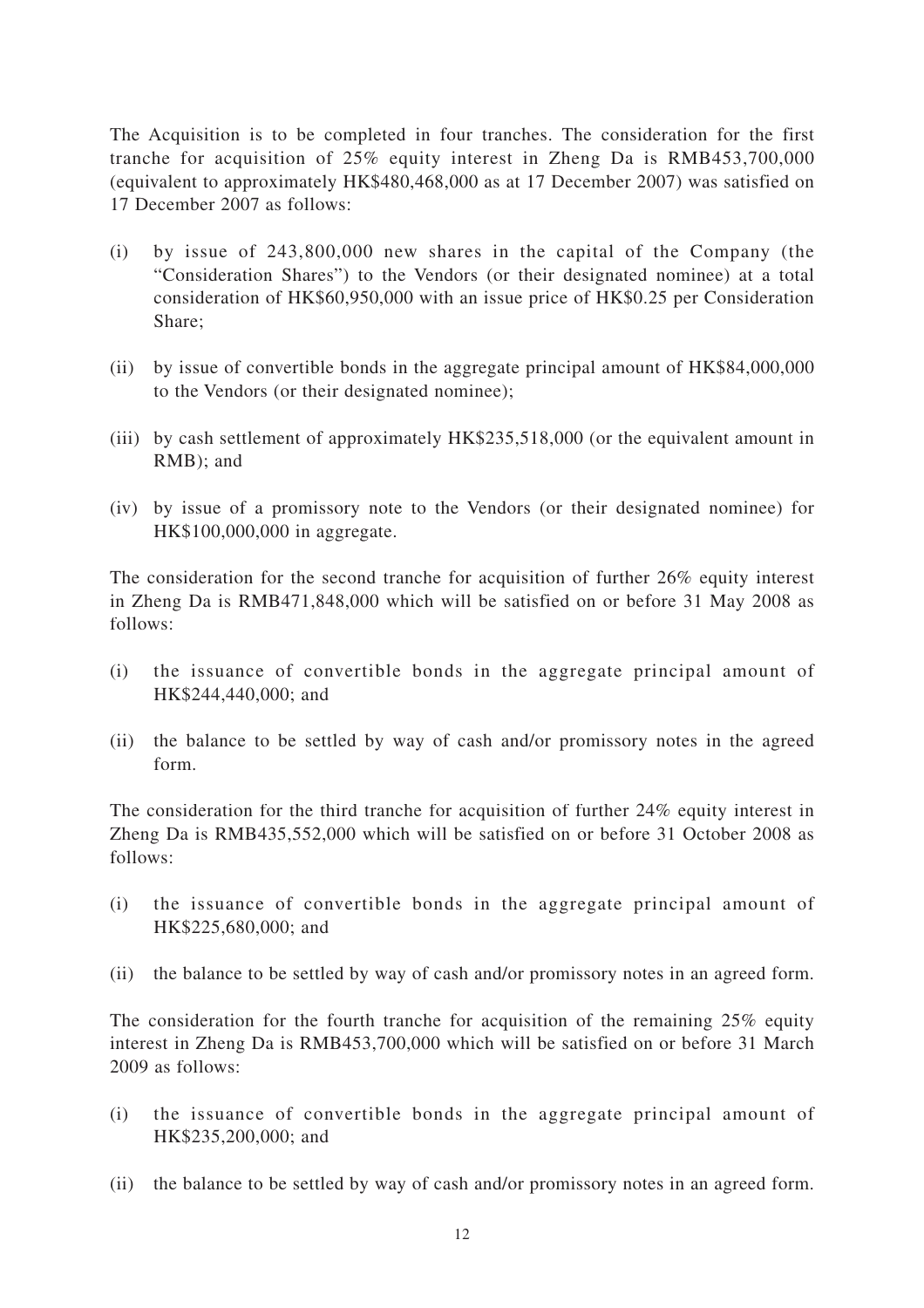The first tranche was completed on 17 December 2007. The second tranche was not completed on 30 June 2008.

### **Placement of new shares**

On 17 June 2008, the Company entered into a placing agreement with Dao Heng Securities Limited, the placing agent, in respect of the placing of 100,000,000 new shares at a placing price of HK\$0.23 per share. On 8 July 2008, the placing was completed and 100,000,000 new shares were placed by the placing agent to not less than six independent placees at a price of HK\$0.23 per share resulting in raising net proceeds of HK\$22,700,000, which was used as general working capital purpose.

# **EMPLOYEES AND REMUNERATION POLICY**

The total staff cost for the Period was approximately HK\$2 million. The Group employed about 26 full time staff in Hong Kong, Chongqing and Guangzhou as at 30 June 2008. Employees are remunerated according to the nature of their job and market trend, with built-in merit components incorporated in the annual increment to reward and motivate individual performance. In Chongqing and Guangzhou, the Group provided staff welfare and bonuses to its employees in accordance with the prevailing labour law. In Hong Kong, other staff benefits included medical schemes, Mandatory Provident Fund Schemes and employee share option scheme.

# **PROSPECTS**

The Group was principally engaged in property investment and development in the Mainland China during the Period. The acquisition of Guangzhou Property in 2007 will broaden the Group's property investment portfolio in Mainland China. The Directors believe that the Guangzhou Property is a prime property development project which will deliver attractive return, both in terms of capital gain and future recurring income, to the Group in the medium to long term spectrum. In this respect, the Directors are optimistic that the development potential and prospect of the property market and the continuing economic growth in the Mainland China will serve to facilitate the business growth of the Group.

# **CODE ON CORPORATE GOVERNANCE PRACTICE**

In the opinion of the Directors, the Company complied with the Code on Corporate Governance Practice (the "Code") as set out in Appendix 14 of the Listing Rules throughout the Period, except for the following deviation:

### **Code Provision A.4.2**

The second part of Code A.4.2 stipulates that every director, including those appointed for a specific term, should be subject to retirement by rotation at least once every three years.

However, the Chairman of the Board and/or the Managing Director of the Company had retired and voluntarily offered themselves for re-election at general meetings in the past years. The Directors consider that this practice is in line with the spirit of the Code's practice.